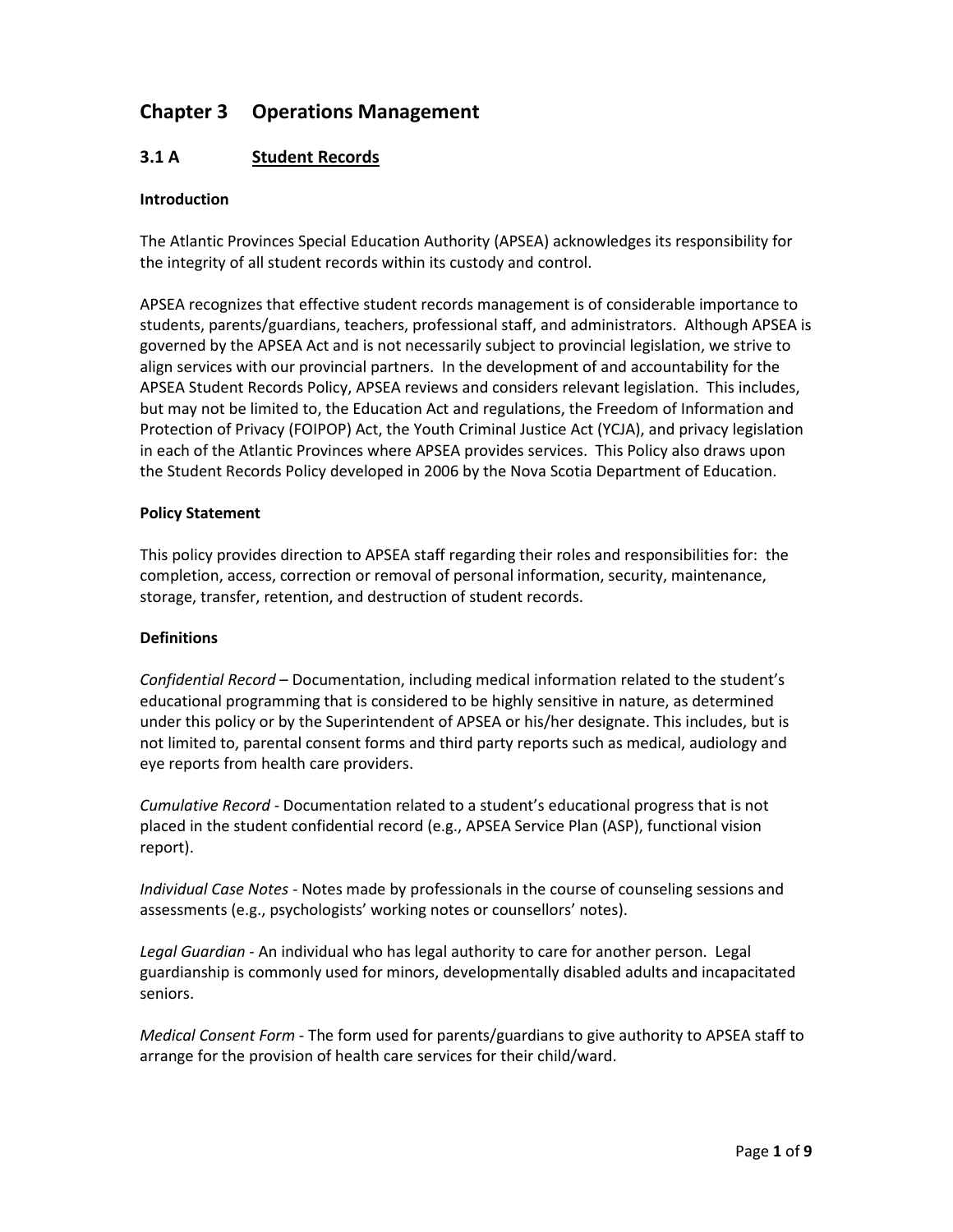*Medical/Health Records* - The record of a student's medical information, care and treatment. This may include, but is not limited to, a chronological written account of a student's nursing/physician examination, care and treatment including any prescribed medication.

*Media Files* – Any electronic images, audio or video files.

*Parent* - The parent, guardian, or other person who is legally responsible for the care and custody of a student.

*Personal Information* - recorded information about an individual, which may include:

- (i) the individual's name, address or telephone number,
- (ii) the individual's race, national or ethnic origin, colour, or religious or political beliefs or associations,
- (iii) the individual's age, sex, sexual orientation, gender identity, marital status or family status,
- (iv) an identifying number, symbol or other particular assigned to the individual,
- (v) the individual's fingerprints, blood type or inheritable characteristics,
- (vi) information about the individual's health-care history, including a physical or mental disability,
- (vii) information about the individual's educational, financial, criminal or employment history,
- (viii) anyone else's opinion about the individual, and
- (ix) the individual's personal views or opinions, except if they are about someone else.

Personal information must not be collected unless it relates directly to and is necessary for an operating program or activity.

*Student* - An individual who is receiving, or has received, APSEA services.

*Student Record* - The student's APSEA cumulative and confidential records, and where applicable, the Youth Criminal Justice Record; a student record may exist in paper and/or electronic and/or digital format.

*Student Records Management* - The procedures related to the creation, collection, distribution and use (including access and transfer), updating, protection, organization, storage, maintenance and retention, and closure of the student's records.

*Superintendent* **-** The Superintendent of APSEA.

*Youth Criminal Justice Record -* All recorded information pertaining to the federal *Youth Criminal Justice Act (YCJA)* and services or programs from the criminal justice system in which a student is identified.

# **Policy Objectives**

- (i) To ensure all student records management is conducted in a consistent, efficient, effective, accurate and accountable manner.
- (ii) To facilitate appropriate sharing of vital information.
- (iii) To ensure compliance with appropriate legislation.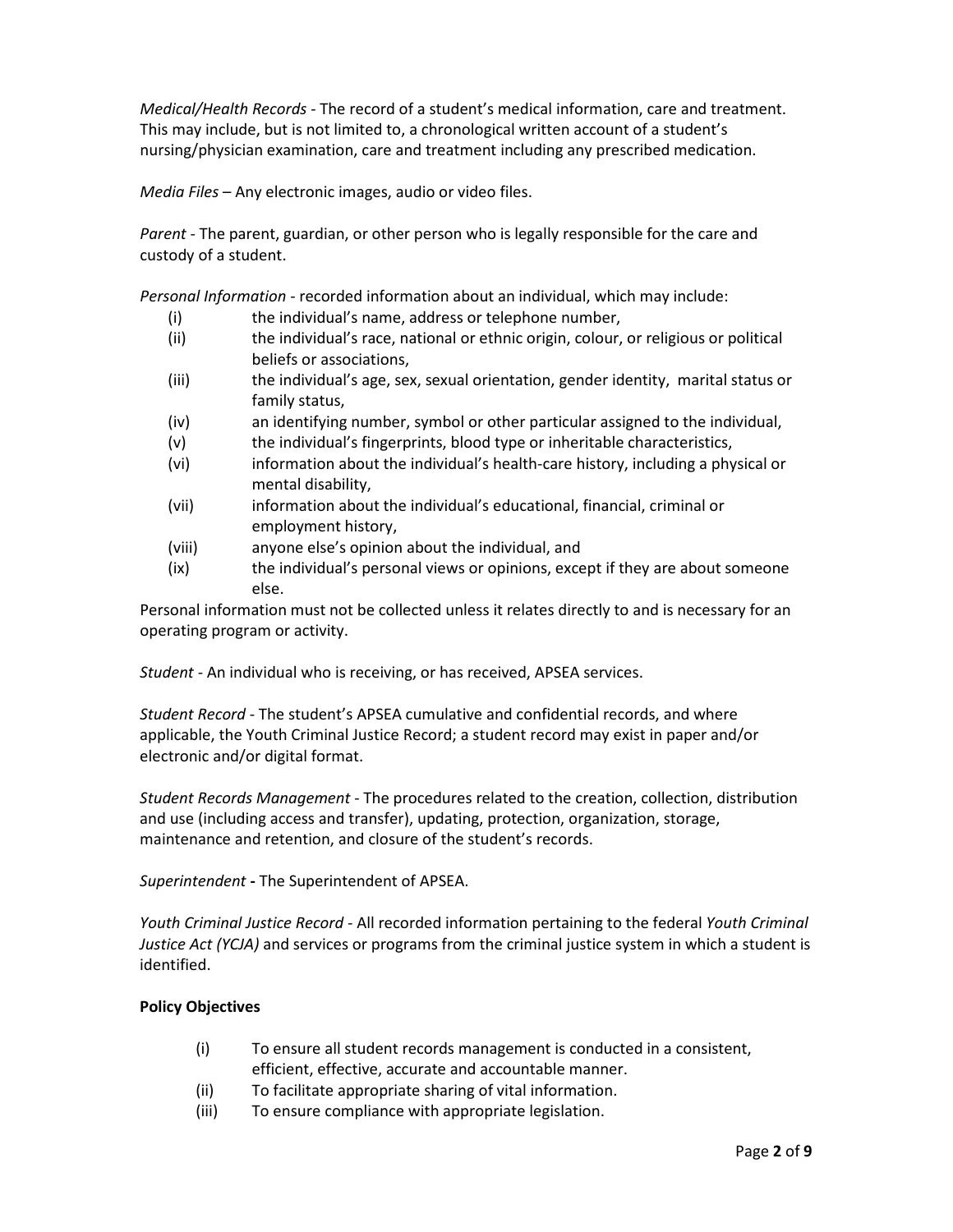# **Application**

This policy applies to all APSEA employees who have responsibility for student records.

All teachers, professional and administrative staff are required to keep accurate, wellmaintained, and up-to-date information for all students.

# **Policy Directives**

**(i) Records**

### **APSEA Cumulative Record**

An APSEA cumulative record must be established in a timely manner following acceptance for service under the direction of the appropriate Director. Access to this information is restricted (refer to Appendix B).

### Content of APSEA Cumulative Record

The APSEA cumulative record must contain the following personal information, if applicable:

- APSEA Referral for Services form
- pertinent medical information that directly affects the educational programming, health, and safety of the individual or others, such as clinical acuity, eye condition, field loss and functional acuity and/or degree and nature (sensorineural or conductive or mixed) of hearing loss
- Initial Visit Report
- APSEA Service Plan (ASP)
- ASP January and June Reports
- APSEA Short-Term Program Reports
- indication of any other files held by APSEA relating to the student
- custody documents
- legal documents pertaining to legal name change
- Discontinuation of APSEA Services form

The APSEA cumulative record may also contain the following:

- student individualized educational plans, e.g., IEP, IPP, SEP
- library and equipment loan records
- APSEA Assistive Technology SET3 report
- parental consent/authorization forms pertaining to APSEA programs and services not deemed to be sensitive or not required to be included in the confidential file
- photograph of the child
	- Note: A student's public school cumulative record, containing educational progress reports resides at the student's school.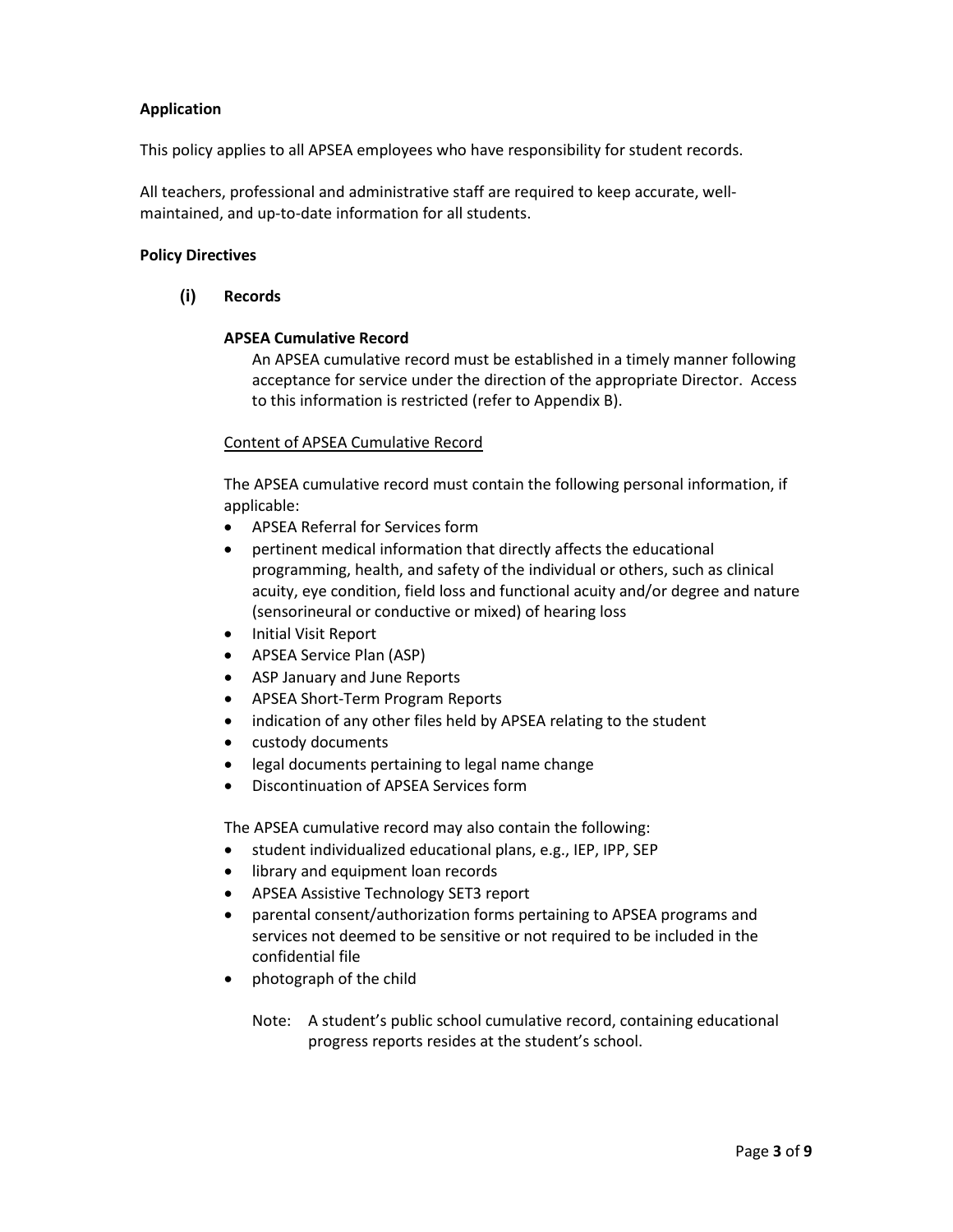# **APSEA Confidential Record**

An APSEA confidential record must be created immediately when highly sensitive information is produced or acquired. This record is created under the direction of the Superintendent of APSEA or his/her designate. A student's confidential record contains sensitive reports and documents, either generated within APSEA or received from third parties. Access to this information is restricted (refer to Appendix B). The existence of the confidential record must be noted on the cumulative record.

# Content of APSEA Confidential Record

The APSEA Confidential Record must contain the following personal information, if applicable:

- APSEA assessment reports, including, but not limited to, psycho-educational, speech-language, occupational therapy, physiotherapy, developmental evaluations
- APSEA field-based assessment reports
- Parent consent/authorization for centre-based assessment.
- Nursing records generated by APSEA
- Third party information requested by APSEA from an agency or professional (who is a recognized service provider and not employed by APSEA), such as assessments, referrals, correspondence or reports from occupational therapists, psychologists, physicians, social workers
- APSEA Incident Report forms and any related notices, e.g., letter to school or parent.

#### **(ii) Changes or Corrections to the Student Record**

A student record may be changed or corrected as set down in this Policy.

All requests for change or correction to the student record must be made in writing to the Superintendent and retained in the student's file.

If a student (current or former), parent, APSEA teacher, or school professional staff requests a change or correction to the student record, the following procedure will apply:

- If the Superintendent of APSEA or his/her designate decides the student record or part of the student record is inaccurate, the change is made and documented in the student record.
- If the Superintendent of APSEA or his/her designate decides the student record or part of the student record is accurate, no change is made.
- If the Superintendent of APSEA or his/her designate decides the student record or part of the student record was accurately recorded, but there is a subsequent variation in circumstances to render the student record or part of the student record inaccurate from that time on, the student record or part of the student record is changed at the time of identifying the inaccuracy and documentation of the request for a change is kept.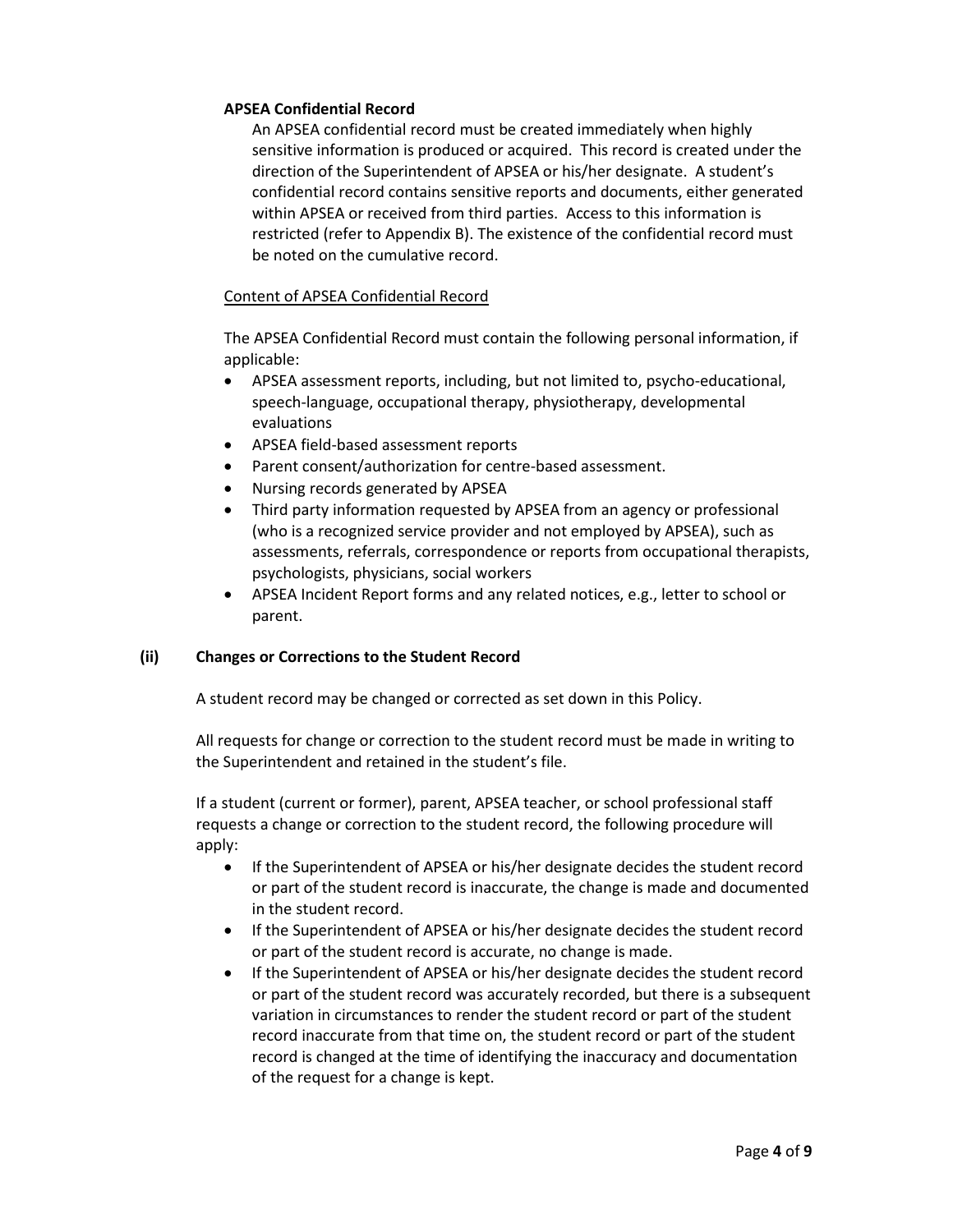Name changes must be accompanied by legal documentation. A photocopy of the legal documentation must be placed in the cumulative record.

Where a third party requests information from the student record in relation to changes or corrections, the Superintendent shall, subject to the YCJA or any other applicable laws, only provide such information from the record to which the student has provided written consent.

# **(iii) Access to Student Records**

The Superintendent of APSEA or his/her designate is responsible for ensuring access to student records is carried out in accordance with this policy as well as appropriate legislation.

- Note: For clarification concerning access to student records and the related process, refer to Appendix A in this document.
- a) Access considered on a "need to know" basis is determined by:
	- relevancy for delivery of services.
	- safety and security of students, staff and members of the school community.
- b) Access requested via a production order requires the following:
	- The APSEA staff member obtain advice from the appropriate senior APSEA staff (Superintendent or designate), who should seek advice from APSEA legal counsel.
	- Upon receipt of a production order, subject to the advice from appropriate senior staff and APSEA legal counsel, a copy of all APSEA-generated documents from the original student record will be provided through the appropriate process. Upon return of the original file, the copy of the student record is shredded in a secure manner.
	- With the exception of a production order, access to records does not include third party information.
- c) APSEA must ensure the original student records remain in the APSEA record keeping system, except when the record has been requested through a production order or is required for some other legally permissible purpose. When APSEA provides viewing access, the viewing must occur on APSEA premises.

# **(iv) Transfer of Records**

It is the responsibility of the Superintendent of APSEA or his/her designate to ensure the secure and confidential transfer of the student record. A request for student records from outside of APSEA must be approved by the Superintendent of APSEA or his/her designate. Any transfer will be in accordance with the following:

- Transfer of student records must be carried out in a secure manner from the APSEA Centre.
- The manner of transfer can include: secure electronic mail or secure public or private mail service.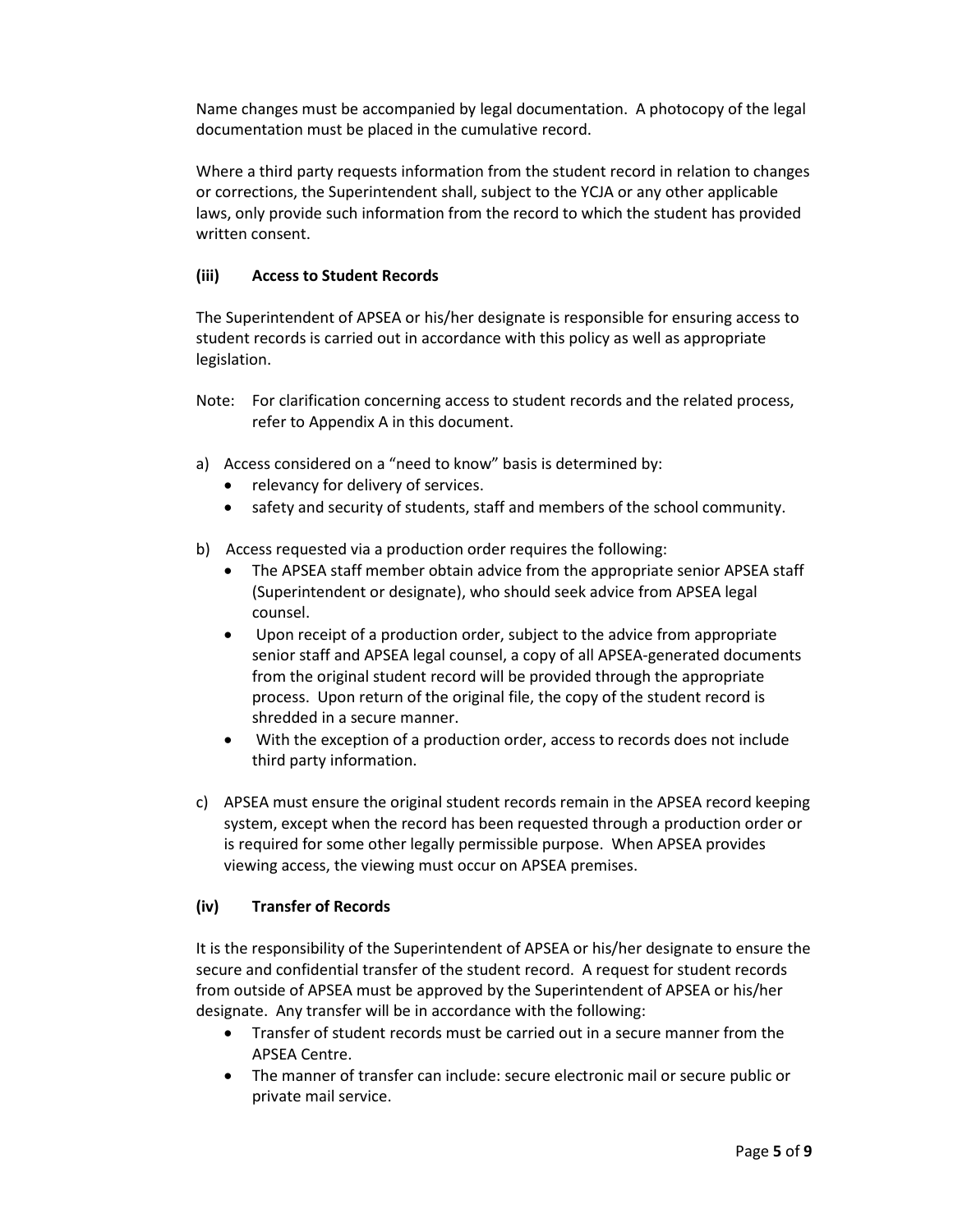- When a transfer of records has been approved, a copy of the records shall be provided. The original records shall be retained at APSEA.
- Transfer of records does not include "third party information".
- Transfers must be documented, including where, to whom and which parts of the student record have been sent.
- Transfers require a legible and original copy of the parent/legal guardian signature.
- Transfers shall be completed in a time-sensitive manner.

# **(v) Maintenance and Retention of Student Records**

Student records and any copies must be maintained with a high degree of security to avoid unauthorized access, use, alteration, disclosure or disposal.

- Student records must be kept in locked storage/briefcase, secure rooms and/or on a secure database designated for file storage.
- Student records of students who no longer receive APSEA services will be maintained with the same level of security as the student records of students currently served by APSEA.
- Student records kept in electronic format must be secured through the use of confidential passwords and encryption.
- Media files created by APSEA must be either shredded or securely erased when no longer used for programming, assessment or for sharing information/ communication.
- Media files received from a third party are the responsibility of the recipient and must be returned or destroyed with the consent of the originator.

# **(vi) Responsibility for Security and Maintenance**

The Superintendent of APSEA or his/her designate has the responsibility for all student records management, including:

- making every reasonable effort to ensure the information is accurate and up-todate.
- ensuring each student has a cumulative record and, when necessary, a confidential record.
- providing storage and ensuring security of the student records.

The Superintendent of APSEA or his/her designate may assign tasks for student records management to APSEA staff, but retains responsibility. All staff should have access to, and familiarity with, all provisions of this policy.

# **(vii) Retention of Records**

APSEA must ensure student records are protected, including long-term storage in accordance with the Records Retention Schedule (Appendix C).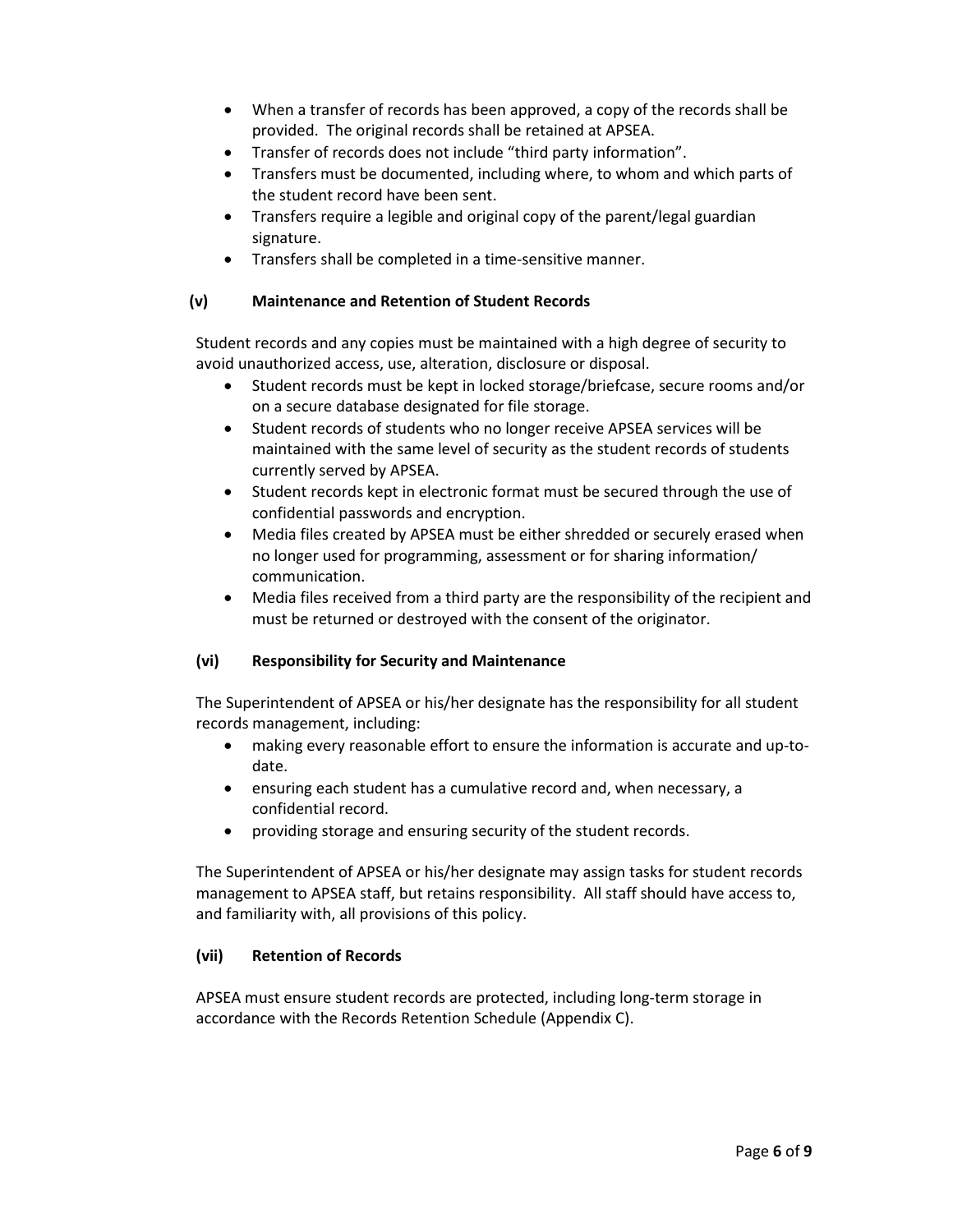### **Accountability, Monitoring and Review**

- The Superintendent of APSEA is accountable to the APSEA Board of Directors for compliance with this policy.
- The Superintendent of APSEA or his/her designate will review this policy annually.

### **Communication/Enquiries**

For information about this policy, please contact the Superintendent (902/424-8500, apsea@apsea.ca).

### **Approval Dates**

This policy replaces Policy 105 Management of APSEA Files and Records, and Procedure SI.03 APSEA Student Files Procedure.

Approved: 24 March 2016 Revised: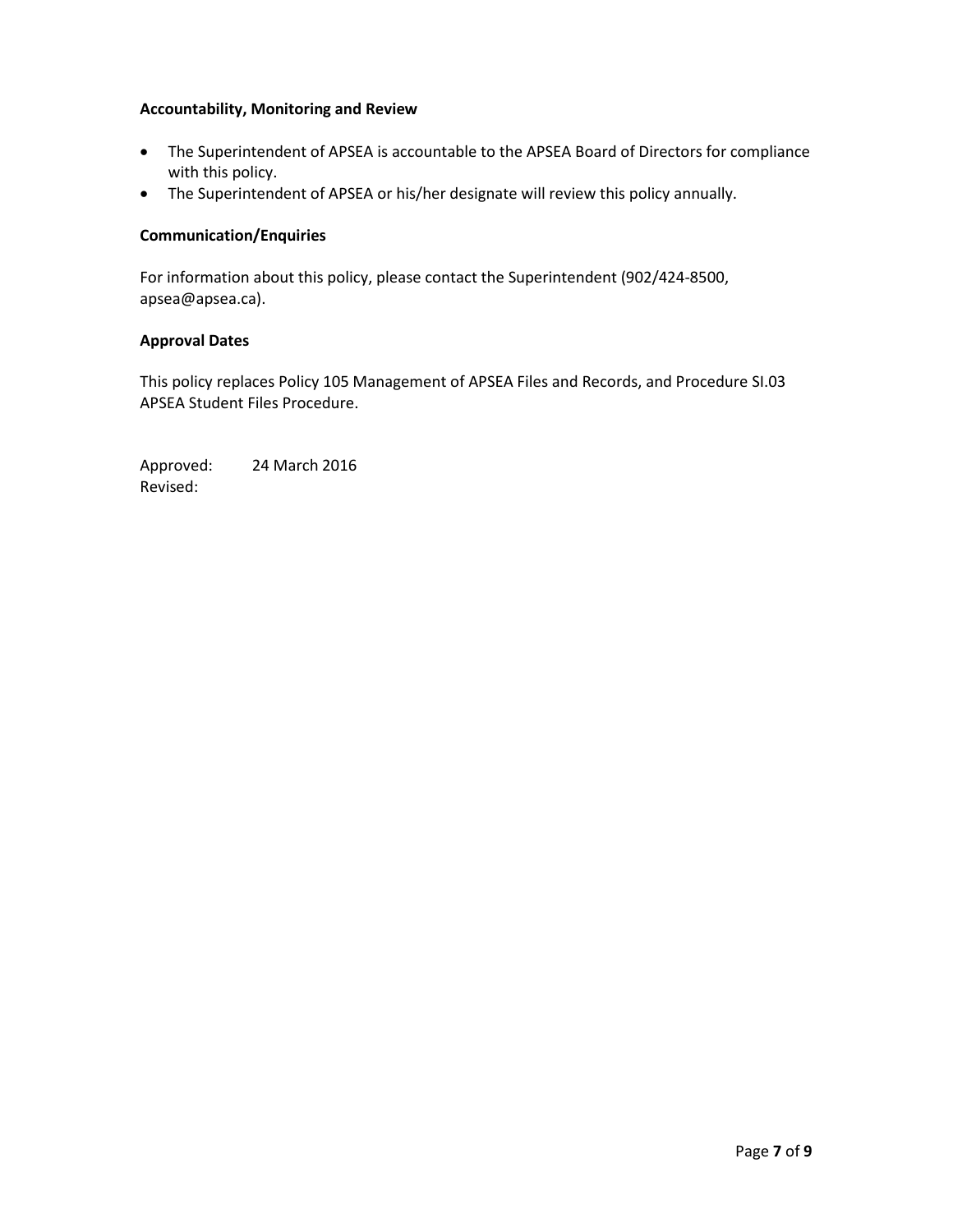### **APPENDIX A**

#### **PROCEDURE FOR OBTAINING ACCESS TO STUDENT RECORDS**

A person may obtain access to a record by:

- (a) making a request in writing to the Superintendent;
- (b) specifying the subject matter of the record requested with sufficient detail so that someone familiar with the subject matter can find the information; and
- (c) paying for any applicable fees, if required.

Requested information will be provided within 24 hours where feasible.

### **APPENDIX B**

# **CUMULATIVE RECORD**

| <b>Access by Whom</b>                              | <b>Process</b>                                                                                                                                                                                                               |
|----------------------------------------------------|------------------------------------------------------------------------------------------------------------------------------------------------------------------------------------------------------------------------------|
| Student under 19 years                             | Consent of parent required.                                                                                                                                                                                                  |
| Student over 19 years                              | No consent required.                                                                                                                                                                                                         |
| Parent of students under 19 years                  | No consent required if in care of that parent.                                                                                                                                                                               |
| Parent of students over 19 years                   | Consent of student required.                                                                                                                                                                                                 |
| Legal Guardian of students over 19<br>years        | No consent required                                                                                                                                                                                                          |
| APSEA teacher assigned to work with<br>the student | Where necessary for his or her work.                                                                                                                                                                                         |
| Other APSEA staff                                  | Where necessary for his or her work.                                                                                                                                                                                         |
| Third party (student's legal counsel)              | Consent of parent if child is under 19 years and in<br>care of that parent. Consent of the student if student<br>is over 19 years.                                                                                           |
| Law enforcement agencies                           | Requested via a production order.                                                                                                                                                                                            |
| All other third parties                            | If the student is under 19 years, with written consent<br>of parent. If student is over 19 years, or not in care of<br>the parent, written consent of student; subpoena,<br>FOIPOP process or advice of APSEA legal counsel. |